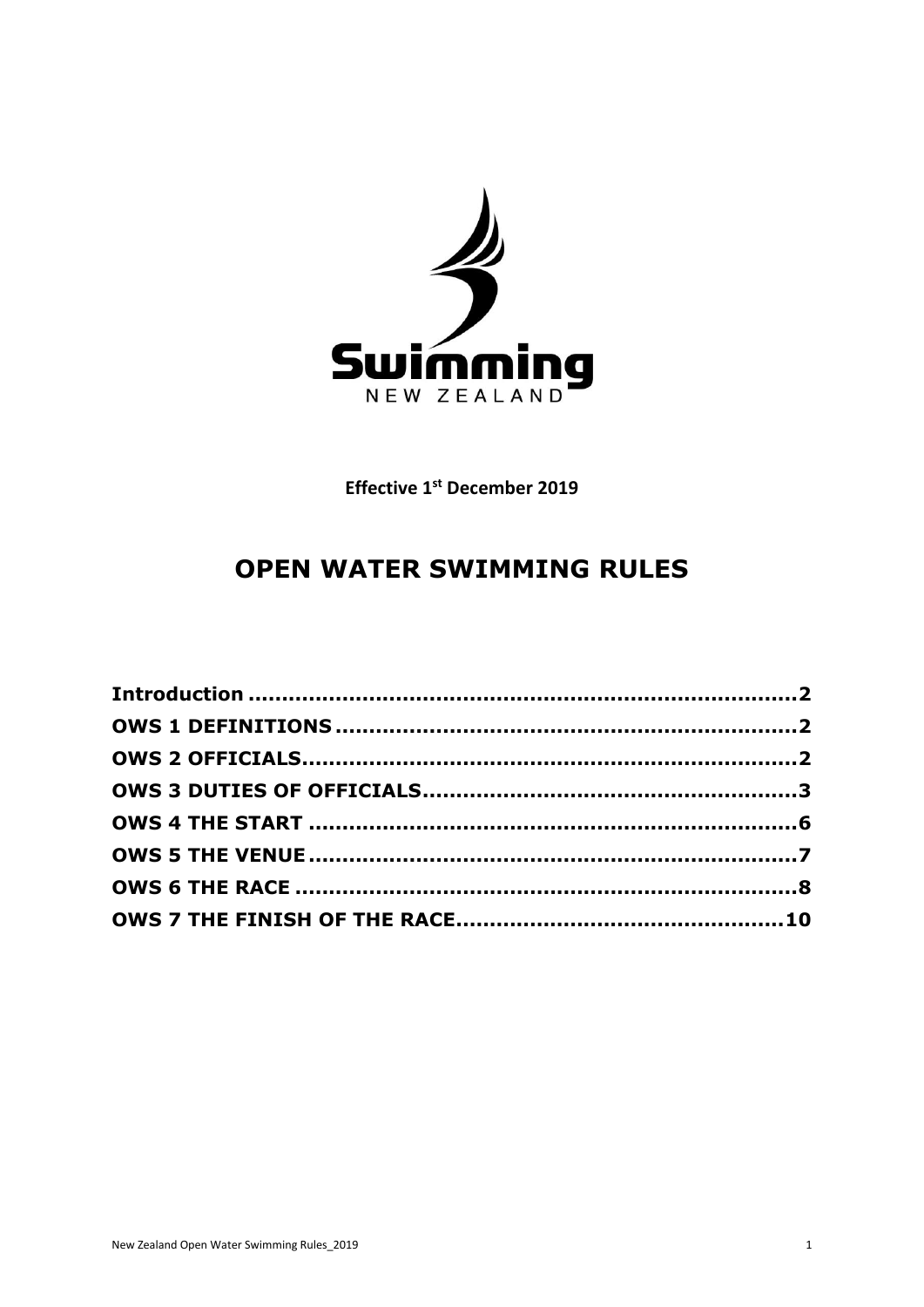## <span id="page-1-0"></span>**Introduction**

Swimming New Zealand Management shall have jurisdiction over all matters not assigned by the rules to the chief referee, referees, judges or other officials and shall have power to postpone events and give directions consistent with rules adopted for conducting any event.

# <span id="page-1-1"></span>**OWS 1 DEFINITIONS**

**OWS 1.1** OPEN WATER SWIMMING shall be defined as any competition that takes place in rivers, lakes, oceans or water channels except for 10km events.

**OWS 1.1.1** MARATHON SWIMMING shall be defined as any 10km event in open water competitions.

## <span id="page-1-2"></span>**OWS 2 OFFICIALS**

The following officials shall be appointed at SNZ Open Water Swimming Championships

- Chief Referee
- Referees (2 minimum, additional Referees proportional to race entries)
- Chief Timekeeper plus 2 Timekeepers
- Chief Finish Judge plus 2 Finish Judges
- Course Officer
- Turn Judges (one per alteration of Course)
- Feeding Platform Judge (when feeding platforms are used)

*NOTE: No official can act in more than one role simultaneously. They may only undertake a new role after all of the obligations of their previous role have been fulfilled.*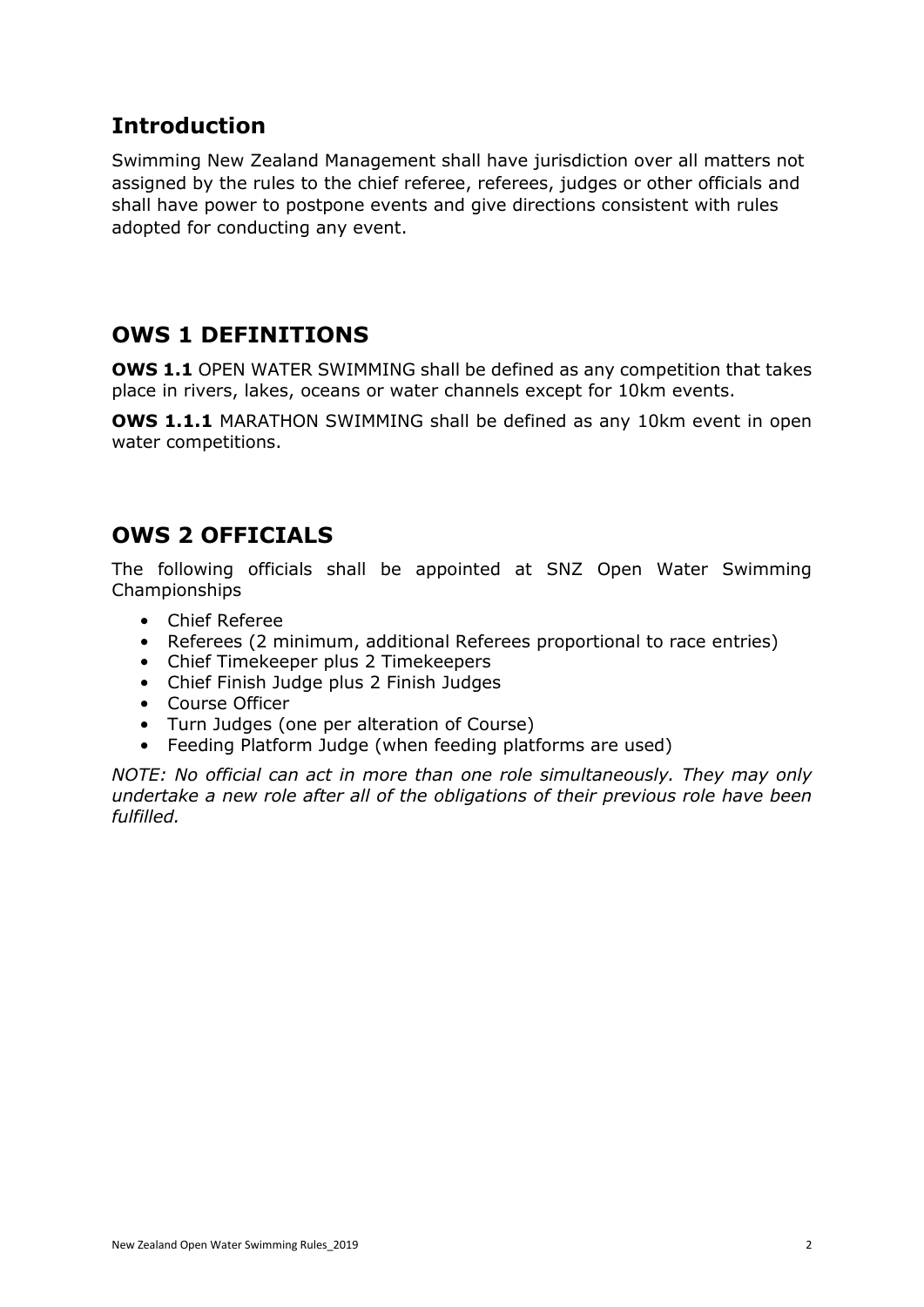# <span id="page-2-0"></span>**OWS 3 DUTIES OF OFFICIALS**

## **THE CHIEF REFEREE shall:**

**OWS 3.1** have full control and authority over all officials and shall approve their assignments and instruct them regarding all special features or regulations related to the competition. The Referee shall enforce all the Rules and decisions of FINA and shall decide all questions relating to the actual conduct of the competition, the final settlement of which is not otherwise covered by these Rules.

**OWS 3.2** have authority to intervene in the competition at any stage to ensure that FINA Rules are observed.

**OWS 3.2.1** In case of hazardous conditions that jeopardize the safety of the swimmers and the officials, in conjunction with the Safety Officer he can stop the race.

**OWS 3.3** adjudicate on all protests related to the competition in progress.

**OWS 3.4** give a decision in cases where the Judges' decisions and times recorded do not agree.

**OWS 3.5** signal to swimmers, by raised flag and short blasts on a whistle, that the start is imminent and when satisfied indicate by pointing the flag at the Starter that the competition may commence.

**OWS 3.6** disqualify any swimmer for any violation of the Rules that he personally observes, or which is reported to him by other authorised officials.

**OWS 3.7** ensure that all necessary officials for the conduct of the competition are at their respective posts. He may appoint substitutes for any who are absent, incapable of acting or found to be inefficient. He may appoint additional officials if considered necessary.

**OWS 3.8** receive all reports prior to the start of the race and at the conclusion of the race from the Course Officer, other officials and management to ensure all swimmers are accounted for.

## **THE REFEREES shall:**

**OWS 3.9** have authority to intervene in competition at any stage to ensure that FINA Rules are observed.

**OWS 3.10** disqualify any swimmer for any violation of the Rules that he personally observes.

## **THE STARTER shall:**

**OWS 3.11** start the race in accordance to OWS 4 following the signal by the Chief Referee.

## **THE CHIEF TIMEKEEPER shall:**

**OWS 3.12** assign at least two Timekeepers to their positions for the start and finish.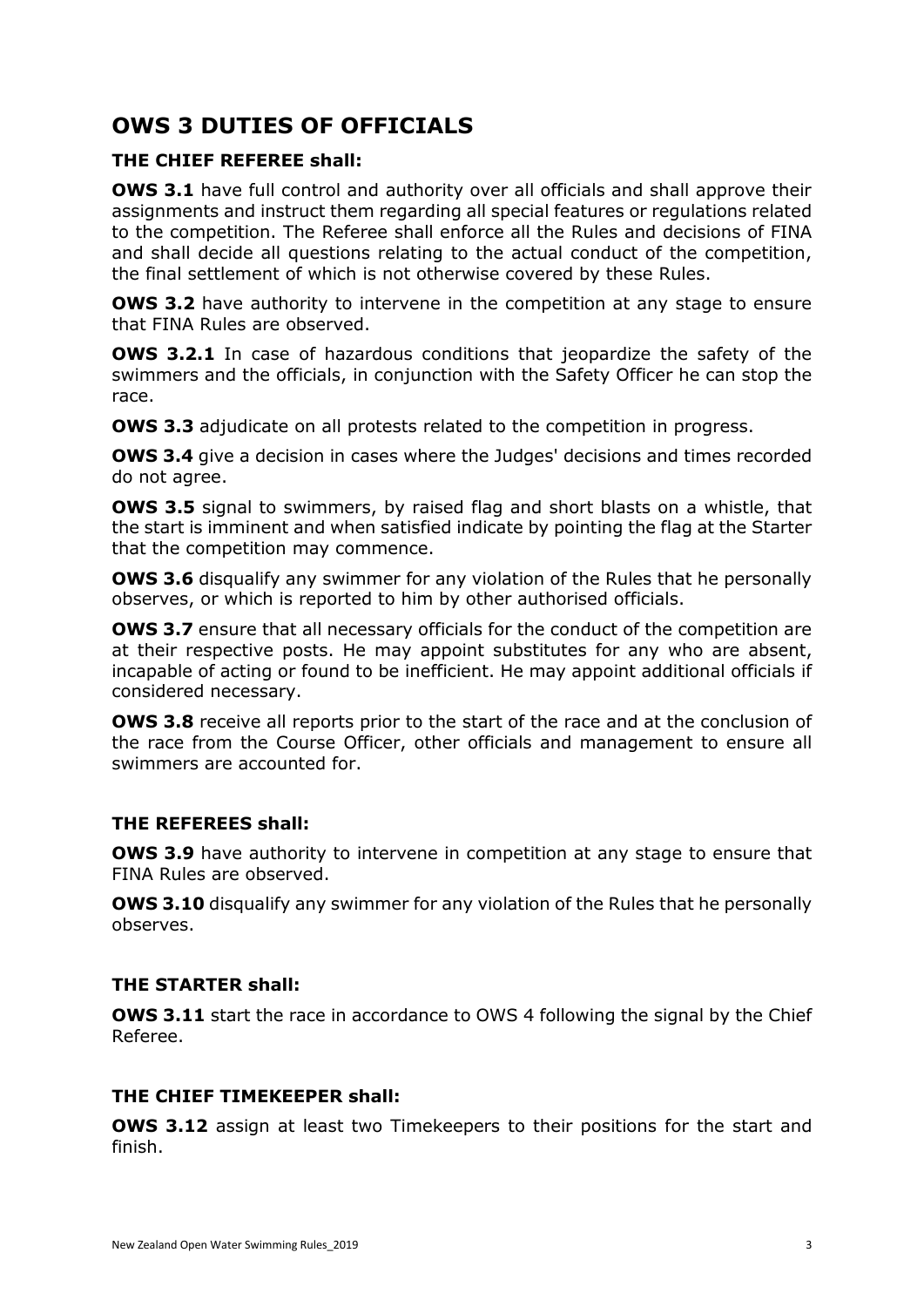**OWS 3.13** ensure that a time check is made to allow all persons to synchronise their watches with the official running clocks 15 minutes before start time.

**OWS 3.14** collect from each Timekeeper a card showing the time recorded for each swimmer, and, if necessary, inspect their watches.

**OWS 3.15** record or examine the official time on the card for each swimmer.

#### **TIMEKEEPERS shall:**

**OWS 3.16** take the time of each swimmer/s assigned. The watches must have memory and print out capability and shall be certified correct to the satisfaction of the Management Committee.

**OWS 3.17** start their watches at the starting signal, and only stop their watches when instructed by the Chief Timekeeper.

**OWS 3.18** promptly after each finish record the time and swimmers' number on the timecard and turn it over to the Chief Timekeeper.

*NOTE: When Automatic Officiating Equipment is used, the same complement of hand timers is to be used.*

#### **THE CHIEF FINISH JUDGE shall:**

**OWS 3.19** assign each Judge to a position.

**OWS 3.20** record and communicate any decision received from the Referees during the competition.

**OWS 3.21** collect after the race, signed results sheets from each Finish Judge and establish the result and placing which shall be sent directly to the Chief Referee.

**OWS 3.22** confirm to each race judge their escort boat and instruct them in their duties.

**OWS 3.23** record and communicate any decision received from the Referees during the competition.

**OWS 3.24** collect after the race, signed sheets from each Race Judge of their observations during the race which shall be sent directly to the Chief Referee.

#### **FINISH JUDGES (two) shall:**

**OWS 3.25** be positioned in line with the finish where they shall have at all times a clear view of the finish.

**OWS 3.26** record after each finish the placing of the swimmers according to the assignment given.

*NOTE: Finish Judges shall not act as Timekeepers in the same event*

#### **TURN JUDGES shall:**

**OWS 3.31** be positioned so as to ensure all swimmers execute the alterations in course as indicated in the competition information documents and as given at the pre-race briefing.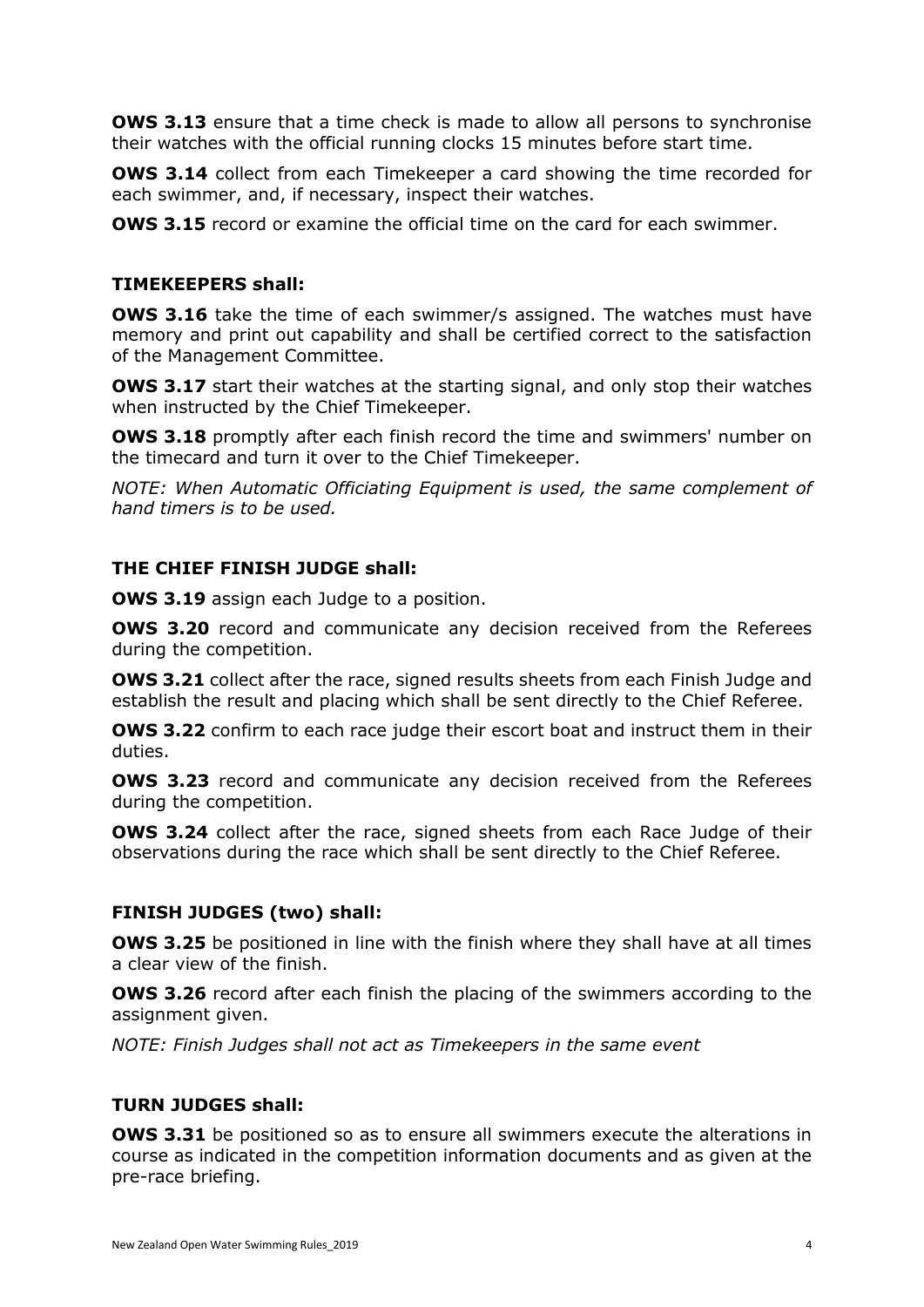**OWS 3.32** record any infringement of the turn procedures on the record sheets provided and indicate the infringement at the time by blasts on a whistle, then immediately communicate the infringement to the Chief Referee.

**OWS 3.33** promptly upon completion of the event deliver the signed record sheet to the Chief Finish Judge.

### **THE COURSE OFFICER shall:**

**OWS 3.42** be responsible to the Management Committee for the correct survey of the course.

**OWS 3.43** ensure the start and finish areas are correctly marked and all equipment has been correctly installed and, where applicable, is in working order.

**OWS 3.44** ensure all course alteration points are correctly marked and manned prior to the commencement of the competition.

**OWS 3.45** with the Referee inspect the course and markings prior to the commencement of competition.

**OWS 3.46** ensure that Turn Judges are in position prior to the start of the competition and report this to the Chief Referees.

#### **EACH FEEDING PLATFORM JUDGE shall:**

**OWS 3.55** be responsible for the management of the activity and the swimmers authorised representatives present on the platform, in accordance with SNZ rules.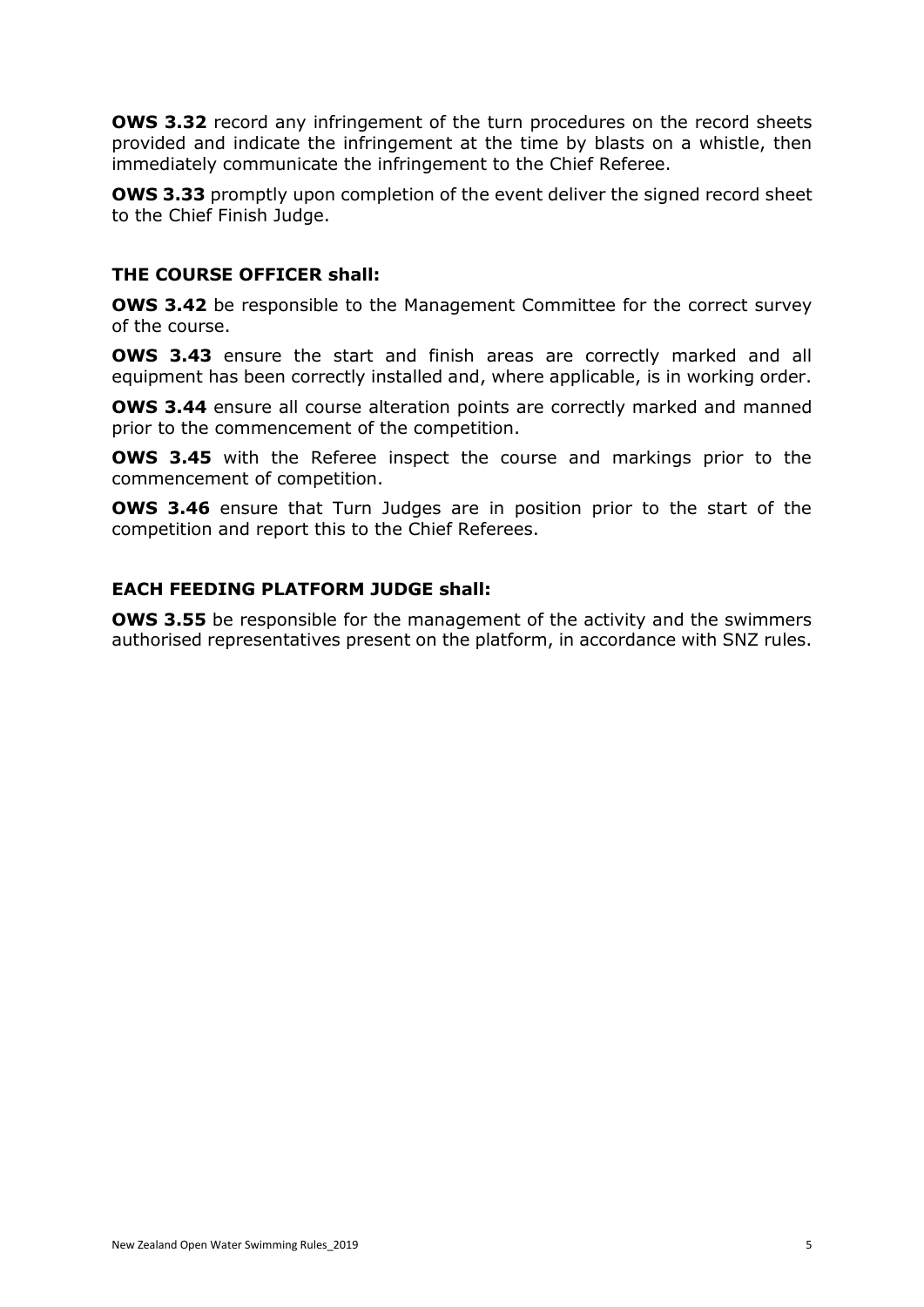## <span id="page-5-0"></span>**OWS 4 THE START**

**OWS 4.1** All Open Water competitions shall start with all competitors standing on a fixed platform or in water depth sufficient for them to commence swimming on the start signal.

**OWS 4.1.1** When starting from a fixed platform competitor shall be assigned a position on the platform, as determined by random draw.

**OWS 4.2** The Chief Referee shall keep competitors and officials informed of the time before start at suitable intervals and at one-minute intervals for the last five minutes.

**OWS 4.3** When the numbers of entries dictate the start shall be segregated in the Men's and Women's competitions. The Men's events shall always start before the Women's events.

**OWS 4.4** The start line shall be clearly defined a minimum of two brightly coloured buoys or an overhead apparatus or by removable equipment at water level. – this is at the Technical Directors discretion.

**OWS 4.5** The Chief Referee shall indicate by a flag held upright and short blasts on a whistle when the start is imminent and indicate that the competition is under Starter's orders by pointing the flag at the starter.

**OWS 4.6** The Starter shall be positioned so as to be clearly visible to all competitors.

**OWS 4.6.1** On the Starter's command "take your marks" they shall take up a starting position immediately in line with the start line where a platform is not used, or with at least one foot at the front of the platform.

**OWS 4.6.2** The Starter will give the starting signal when he considers all swimmers are ready.

**OWS 4.7** The start signal shall be audible.

**OWS 4.8** If in the opinion of the Chief Referee an unfair advantage has been gained at the start the offending competitor will be given a yellow or red flag in accordance with OWS 6.3.

**OWS 4.9** All escort safety craft shall be stationed prior to the start so as not to interfere with any competitor, and if picking up their swimmer from behind shall navigate in such a way as not to manoeuvre through the field of swimmers.

**OWS 4.10** Although they may start together, in all other respects the men's and women's competitions shall be treated as separate events.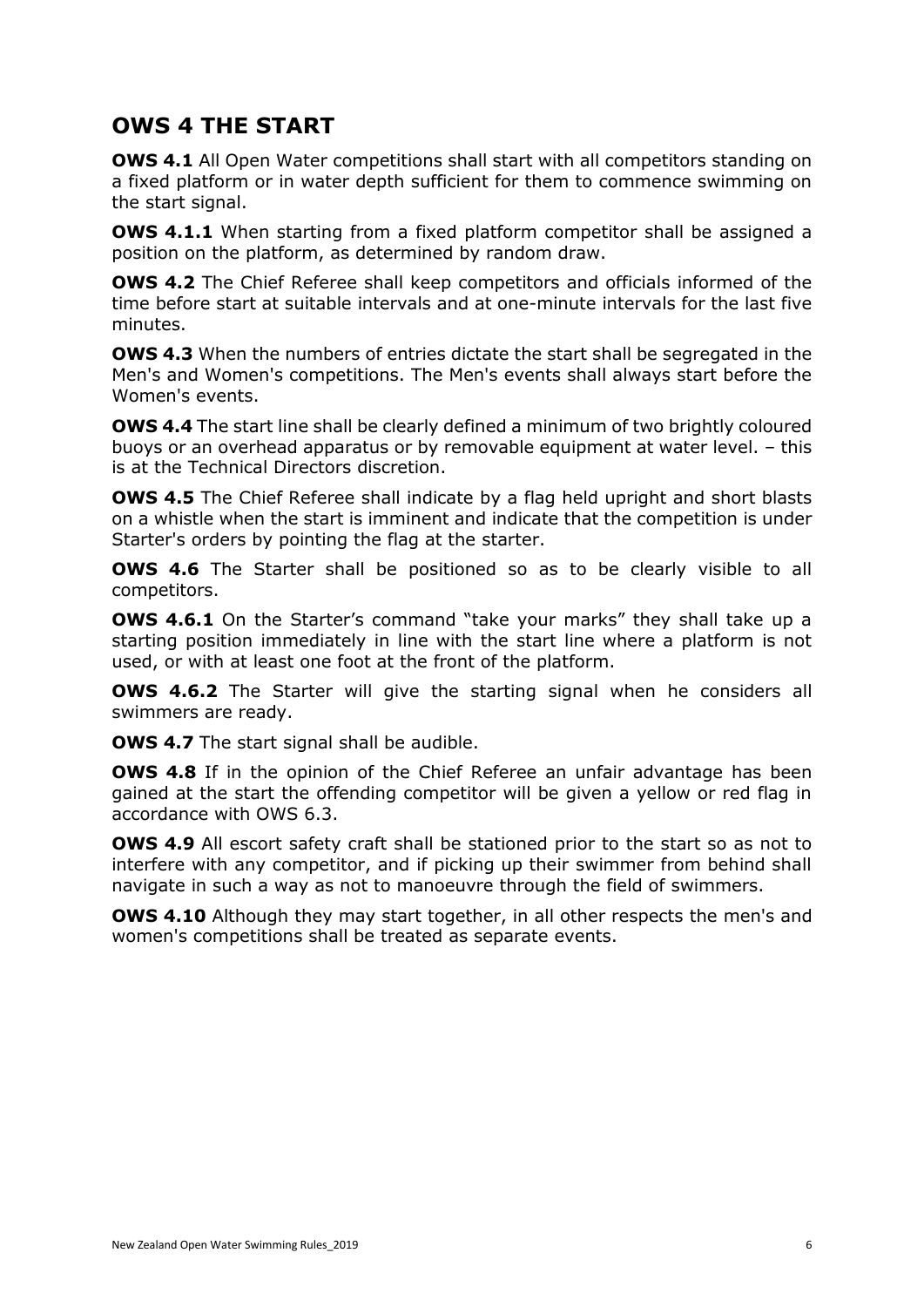## <span id="page-6-0"></span>**OWS 5 THE VENUE**

**OWS 5.1** The course shall be in water that is subject to only minor currents or tide and may be salt or fresh water.

**OWS 5.2** A certificate of suitability for use of the venue shall be issued by the appropriate local health and safety authorities. In general terms the certification must relate to water purity and to physical safety from other considerations.

**OWS 5.3** The minimum depth of water at any point on the course shall be 1.40 meter.

**OWS 5.4** The water temperature should be a minimum of 16°C and a maximum of 31°C. It should be checked the day of the race, 2 hours before the start, in the middle of the course.

**OWS 5.5** All turns/alterations of the course shall be clearly indicated. Directional Buoys which are alterations of the course shall be of a different colour to guidance buoys.

**OWS 5.6** All Feeding Platforms, turning apparatus and Turn Judges craft/platforms shall be securely fixed in position and not be subject to tidal, wind or other movements.

**OWS 5.7** The final approach to the finish shall be clearly defined with markers of a distinctive colour and shall comprise the boundary of the course.

**OWS 5.8** The finish shall be clearly defined and marked by a vertical face.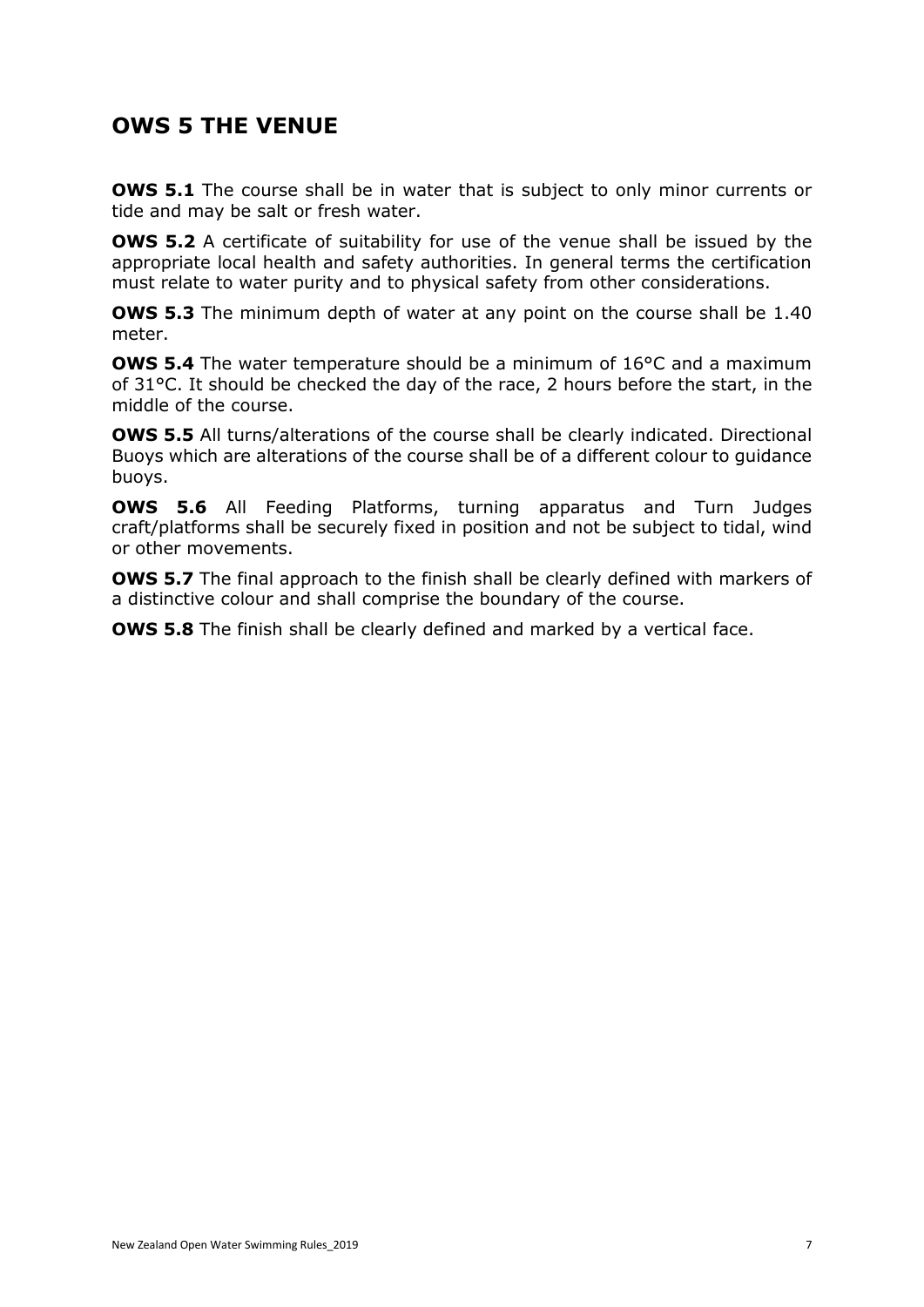## <span id="page-7-0"></span>**OWS 6 THE RACE**

**OWS 6.1** All Open Water competitions shall be Freestyle events and swimmers are required to complete the whole course, respecting all designated turning buoys and course boundaries.

**OWS 6.2** Race Judges shall instruct any swimmer who is, in their opinion, taking unfair advantage by pacing or slip streaming with the escort craft to move clear

## **OWS 6.3 Disqualification Procedure**

**OWS 6.3.1** If in the Opinion of the Chief Referee or Referees, any swimmer, or swimmer's approved representative, or escort safety craft, takes advantage by committing any violation of the rules or by making intentional contact with any swimmer, the following proceeding shall apply:

#### **1st Infringement:**

A yellow flag and a card bearing the swimmer's number shall be raised to indicate and to inform the swimmer that he is in violation of the Rules.

#### **2nd Infringement:**

A red flag and a card bearing the swimmer's number shall be raised by the Referee (OWS 3.6) to indicate and to inform the swimmer that he is for the second time in violation of the Rules. The swimmer shall be disqualified. He must leave the water immediately and be placed in an escort craft and take no further part in the race.

**OWS 6.3.2** If in the opinion of a Referee, an action of a swimmer or an escort safety craft, or a swimmer's approved representative is deemed to be 'unsporting' the referee shall disqualify the swimmer concerned immediately.

**OWS 6.4** Escort safety craft shall manoeuver so as not to obstruct or place them directly ahead of any swimmer and not take unfair advantage by pacing or slip streaming.

**OWS 6.5** Escort safety craft shall attempt to maintain a constant position so as to station the swimmer at, or forward of, the mid-point of the escort safety craft.

**OWS 6.6** Standing on the bottom during a race shall not disqualify a swimmer but they may not walk or jump.

**OWS 6.7** With the exception of Rule OWS 6.6 above swimmers shall not receive support from any fixed or floating object and shall not intentionally touch or be touched by their escort safety craft or crew therein.

**OWS 6.7.1** Rendering assistance by an official medical officer to a swimmer in apparent distress should always supersede official rules of disqualification through "intentional contact" with a swimmer (Rule OWS 3.1).

**OWS 6.8** For races where escort boats are used, each escort safety craft shall contain: a Race Judge, a person of the swimmers choice, and the minimum crew required to operate the escort safety craft.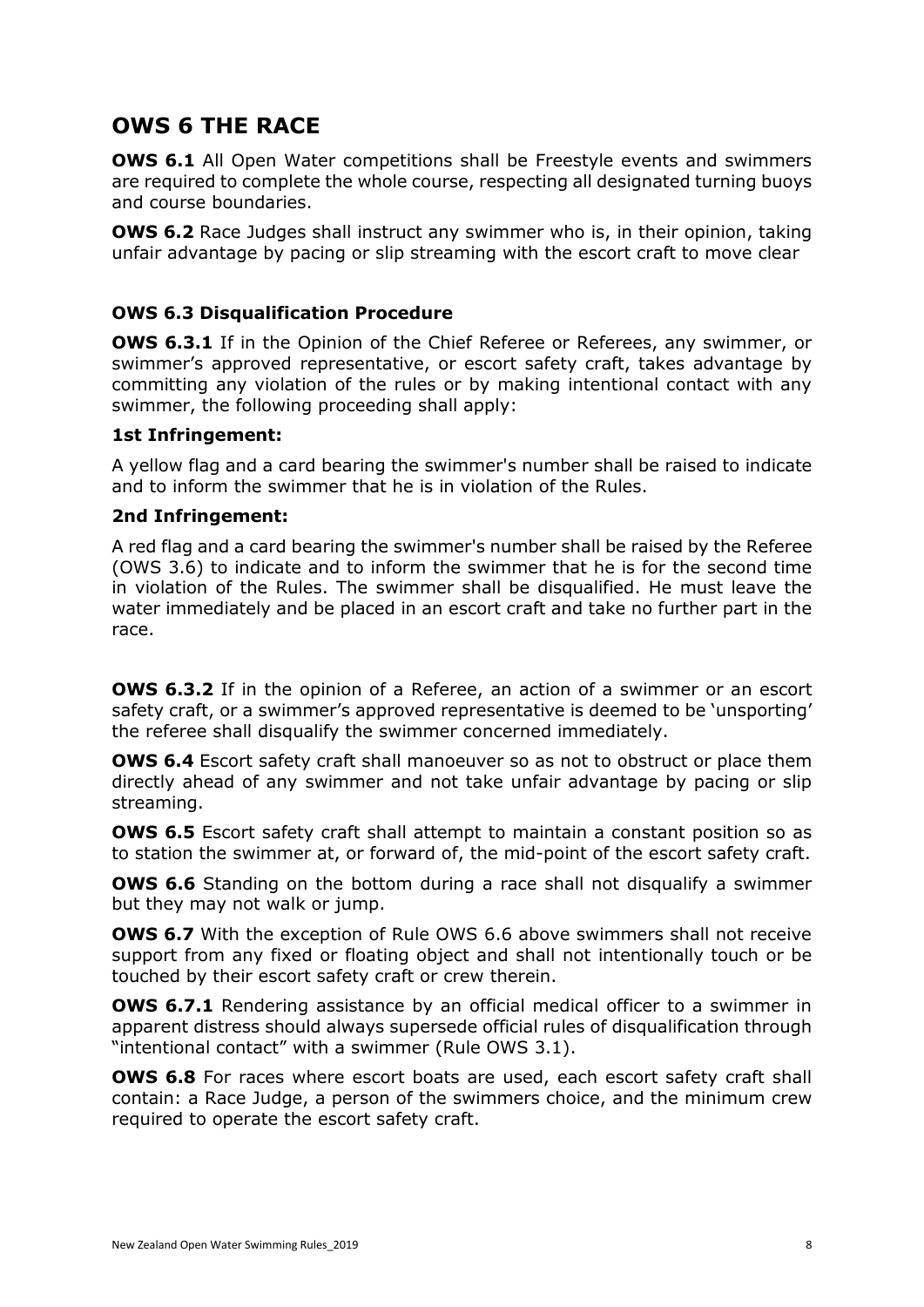**OWS 6.8.1** Each escort safety craft shall display the swimmer's competition number so as to be easily seen from either side of the escort safety craft and the national flag of the swimmer's Federation.

**OWS 6.9** Each safety craft shall contain appropriately qualified safety personnel and the minimum crew required to operate the safety craft.

**OWS 6.10** No swimmer shall be permitted to use or wear any device which may aid to their speed, endurance or buoyancy. Approved swimsuit, goggles, a maximum of two (2) caps, nose clip and earplugs may be used.

**OWS 6.11** Swimmers shall be allowed to use grease or other such substances providing these are not, in the opinion of the Chief Referee, excessive.

**OWS 6.12** The pacing of a swimmer by another person entering the water is not permitted.

**OWS 6.13** Coaching and the giving of instructions by the approved swimmer's representative on the feeding platform or in the escort safety craft is permitted. No whistle shall be allowed.

**OWS 6.14** When taking sustenance swimmers may use Rule OWS 6.6 provided Rule OWS 6.7 is not infringed.

**OWS 6.15** No objects can be thrown from the feeding platform to the swimmers, including sustenance. The swimmers shall receive their feeding directly from their representative by a feeding pole or by hand.

**OWS 6.16** Feeding poles are not to exceed 5m in length when extended. No objects, rope or wire may hang off the end of feeding poles except national flags. National flags are allowed to be attached to the feeding pole but may not exceed the size of 30cm x 20 cm.

**OWS 6.17** In all events, time limits shall apply as follows from the finish time of the first swimmers:

15 minutes per 5km (or part thereof) up to a maximum time limit of 120 minutes.

**OWS 6.17.1** Competitors who do not finish the course within the time limit shall be removed from the water except that the Chief Referee may allow a competitor outside the time limit to complete the course but not be eligible for any points or prizes.

## **OWS 6.18 Emergency Abandonment**

**OWS 6.18.1** In cases of emergency abandonment of races of 10 km or less, the race will be restarted from the beginning at the earliest possible moment.

**OWS 6.18.2** In cases of emergency abandonment for any race longer than 10km, where the race has been underway for at least three (3) hours, the final ranking will be as reported by the Chief Referee. If 3 hours of the race has not been completed, it will be restarted from the beginning at the earliest moment possible.